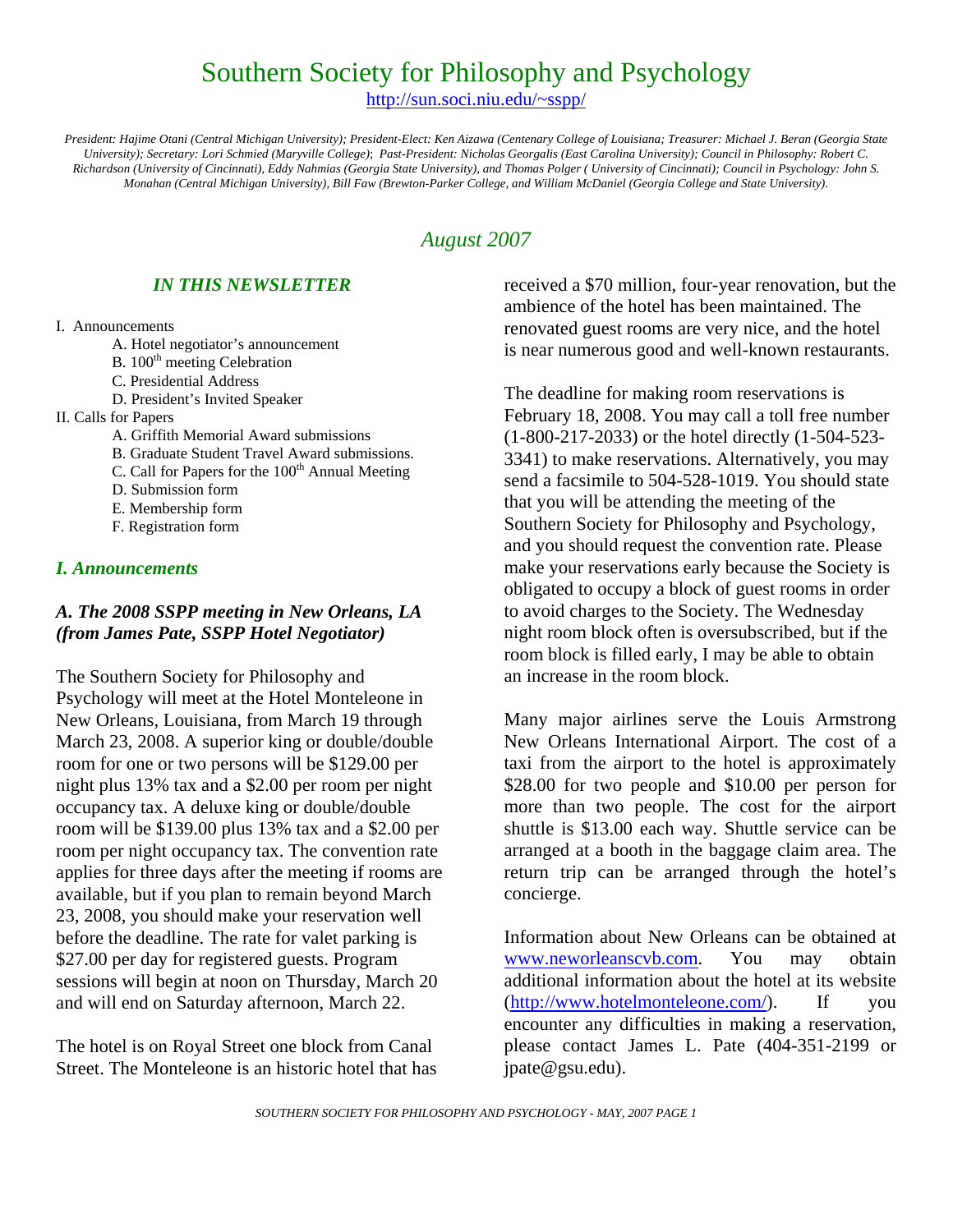James L. Pate Hotel Negotiator

# **B.** 100<sup>th</sup> Meeting Celebration

Hundredth Meeting James L. Pate Georgia State University

The Hundredth meeting of the Southern Society for Philosophy and Psychology will be in New Orleans, Louisiana, from Thursday, March 20, 2008, through Saturday, March 22, 2008. The Friday night social hour will feature light hors d' in addition to a cash bar. The Hundredth Meeting Committee (Richard Burns, Debra Sue Pate, Thomas Polger, Nancy Simco, and James L. Pate, chair) discussed a variety of program events but decided that the program chairs of the two disciplines should select and arrange for the organization of special program events.

# *C. Presidential Address*

SSPP President Hajime Otani (Central Michigan University) will present this year's address, "Bringing Out the Past: Do You Remember What It Was?"

# *D. 2008 President's Invited Speaker*

**Douglas Medin Louis W. Menk Chair in Psychology Department of Psychology Northwestern University 2029 Sheridan Road Evanston, IL 60208-7859** 

# *II. Calls for Papers*

#### *A. Richard M. Griffith Awards*

This is the first call for papers for the Richard M. Griffith Memorial Awards. Two cash awards of \$200 each plus engraved paperweights will be made for the papers of greatest excellence, one in philosophy and one in psychology, presented at the annual conference in 2008. The awards are presented at the business meeting which concludes the conference. The rules for this competition state that applicants must either have received their Ph.D. no more than five years prior to the date of the annual meeting at which the paper is presented or must be current candidates for the Ph.D. Only papers by one author are eligible. All Griffith Award applicants must be either SSPP members or applicants for membership and must indicate their eligibility on their paper submission forms.

### *B. Graduate Student Travel Grants*

Up to six travel grants (up to three in philosophy and up to three in psychology) of \$100 each will be awarded to graduate students whose papers are accepted for the 2008 program. Students can apply for these grants simply by indicating their eligibility on their SSPP submission form. To be eligible for a travel grant, the applicant must be a member or applicant for membership in SSPP and a graduate student in a doctoral program in philosophy or psychology. Applicants may be either the sole or joint authors of the paper or abstract they submit. The travel grants will be awarded on a competitive basis by the Program Committee of each discipline, whose chair will notify recipients at the same time they are sent their acceptance notices for the program.

# **Call for Philosophy Papers**

*SOUTHERN SOCIETY FOR PHILOSOPHY AND PSYCHOLOGY - MAY, 2007 PAGE 2*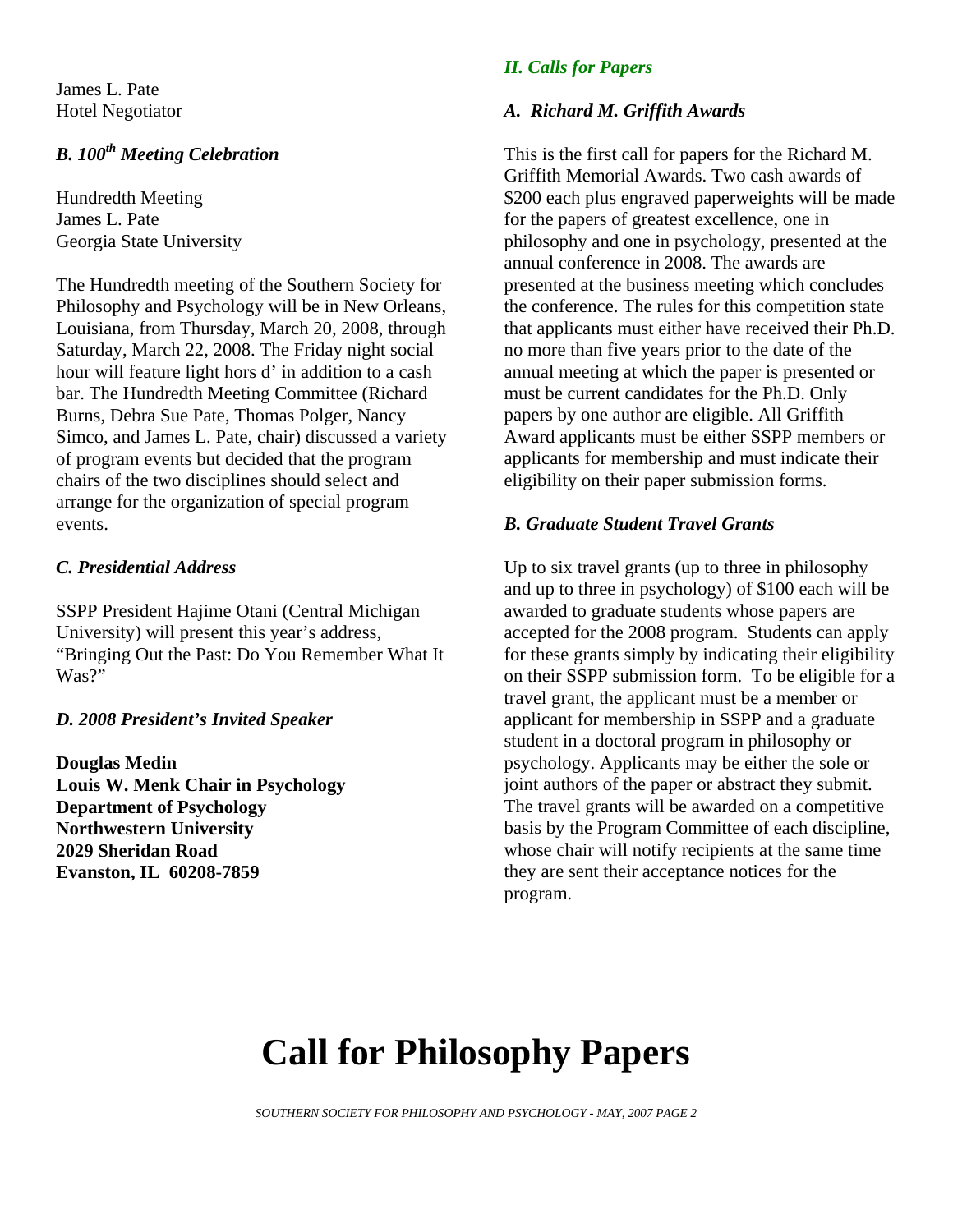The Southern Society for Philosophy and Psychology announces a call for papers for its One Hundredth Annual Meeting, to be held March 20-22, 2008 in New Orleans, LA. SSPP meetings feature concurrent programs in philosophy and psychology, as well as plenary sessions jointly sponsored by the philosophy and psychology program committees.

# **President's Invited Speaker: Douglas Medin**

**Louis W. Menk Chair in Psychology Northwestern University** 

**Invited Speakers:** 

# **Ned Block Joseph Levine**

#### **New York University University of Massachusetts, Amherst**

**Invited Symposia:** 

**Neutral Monism and/or Panpsychism**

**Gregg Rosenberg**  (Senior Director at the Corporate Executive Board)

> **William E. Seager**  (University of Toronto at Scarborough)

**Leopold Stubenberg**  (University of Notre Dame) **Introspection and Self-Knowledge** 

**André Gallois**  (Syracuse University)

**Brie Gertler**  (University of Virginia) **Meta-Metaphysics**

**Karen Bennett**  (Cornell University)

**Kit Fine**  (New York University)

**Amie Thomasson**  (University of Miami)

Submissions of papers in any area of philosophy are encouraged; the aim of the philosophy program committee is to present as balanced a program as the quality of submissions in each area permits. **Submissions exceeding 3000 words will not be considered**. Submissions should include a word count and an abstract of 150 words. Self-reference should be deleted to permit blind reviewing; authors should indicate their identity only on the cover sheet that accompanies the submission. Certain papers may be selected for commentary depending on overall programmatic considerations. People who wish to comment on a paper or chair a session may volunteer by sending a short version of their curriculum vitae directly to the program chair.

Papers may be submitted in electronic or hard copy to:

Dr. D. Gene Witmer Department of Philosophy 330 Griffin-Floyd Hall P. O. Box 118545 University of Florida Gainesville, FL 32611-8545 **sspp.philosophy@gmail.com** 

**The deadline for all submissions is November 15, 2007** (postmarked). For full information on the meeting, forms for submitting papers, joining the society, and so on, please see the August newsletter at http:///www.niu.edu/sspp/nl-Aug07.pdf. General information on the Society may be found at its website at http://sun.soci.niu.edu/~sspp/.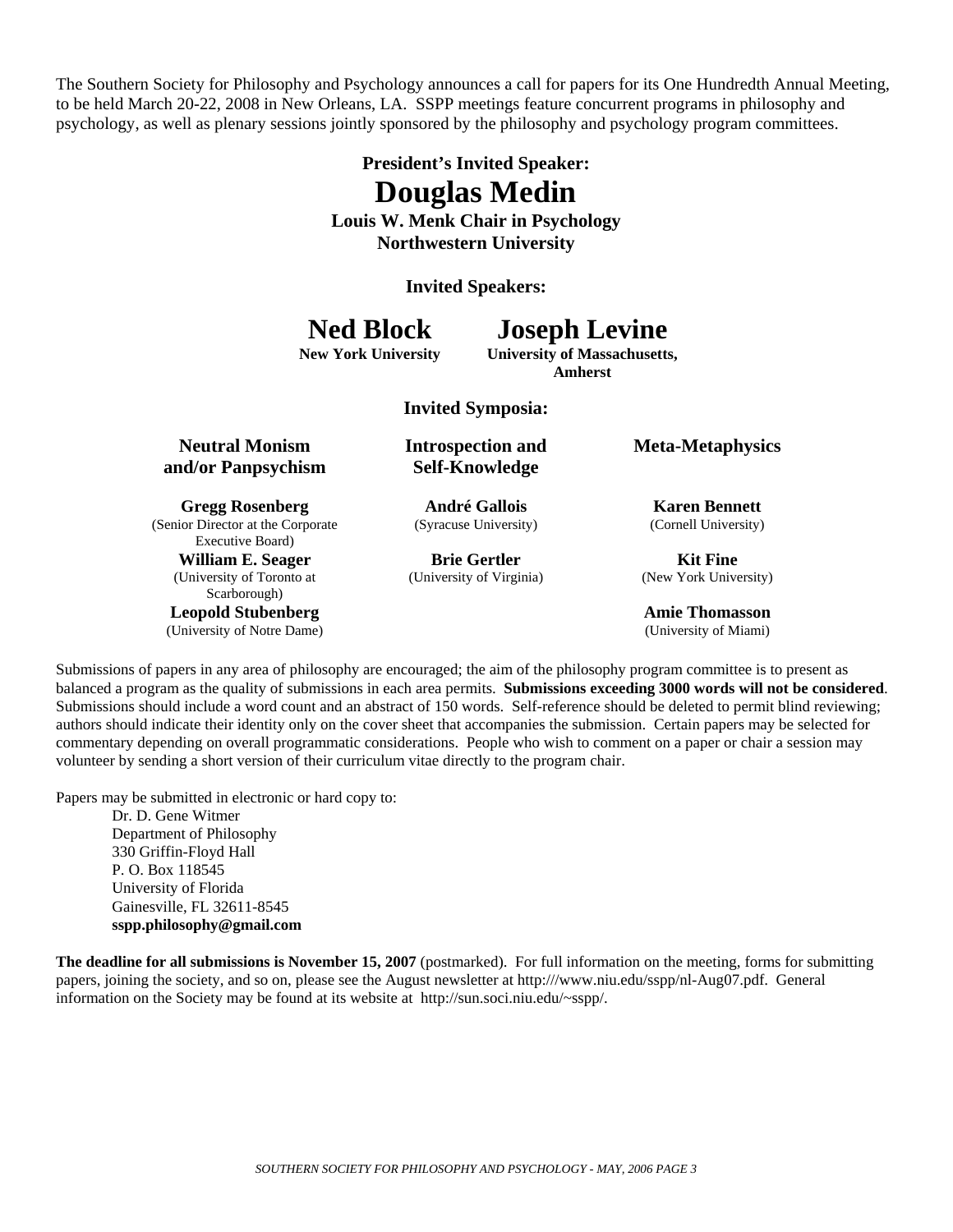# **Call for Psychology Papers**

The *Southern Society for Philosophy and Psychology* announces a call for papers for its One Hundredth Annual Meeting, to be held March 20-22, 2008 in New Orleans, LA. SSPP meetings feature concurrent programs in philosophy and psychology, as well as plenary sessions jointly sponsored by the philosophy and psychology program committees. The deadline for all submissions is **November 15, 2007** (postmarked).

# **President's Invited Speaker: Douglas Medin**

**Louis W. Menk Chair in Psychology Northwestern University**

# **Invited Speakers***:* **Giles Einstein, Wake Forest University**

# **Thomas Carr, Michigan State University**

The Psychology Program Committee encourages submissions in all areas of psychology. All papers submitted and presented should employ gender-inclusive language. For experimental, correlational, or observational papers, send an electronic copy or three hard copies of an abstract not to exceed two pages. References cited should be added as an additional page. Contributions must be based on methods appropriate to psychology as a natural or social science. Abstracts must be double-spaced with one-inch margins and at least 12-point font. The context, contribution, and importance of the research as well as the hypothesis or question being investigated should be stated clearly. The principal variables and the research design should also be specified.

For historical, methodological, and issues papers, send either an electronic copy or three hard copies of the complete manuscript. The text should not exceed 7 pages. References cited should be added as additional pages. Papers must be typed, double-spaced, with one-inch margins and at least 12-point font. Include an abstract of 100 words or less that indicates clearly the context, contribution, and importance of the paper.

Submission of symposia, panel discussions, and debates is also encouraged. In particular, sessions are encouraged that include participation by psychologists and philosophers or that focus on topics of interdisciplinary interest. For symposia or sessions, the organizer should prepare a session abstract, not to exceed two pages, describing the session's or symposium's theme, content, and importance. The organizer may also choose to have each contributor prepare an abstract that summarizes his or her own contribution. All symposium materials should be collected by the organizer and submitted together. Organizers are encouraged to contact the psychology program chair to discuss ideas for symposia and similar sessions.

Submissions may be sent to:

 Dr. Lori Schmied Department of Psychology Maryville College Maryville, TN 37804 lori.schmied@maryvillecollege.edu

For psychology papers to be considered for the Griffith prize, complete papers must be submitted as PDF files or three hard copies to the psychology program chair by March 1, 2008. Membership forms and submission forms are available at the Society's web site, http://sun.soci.niu.edu/~sspp/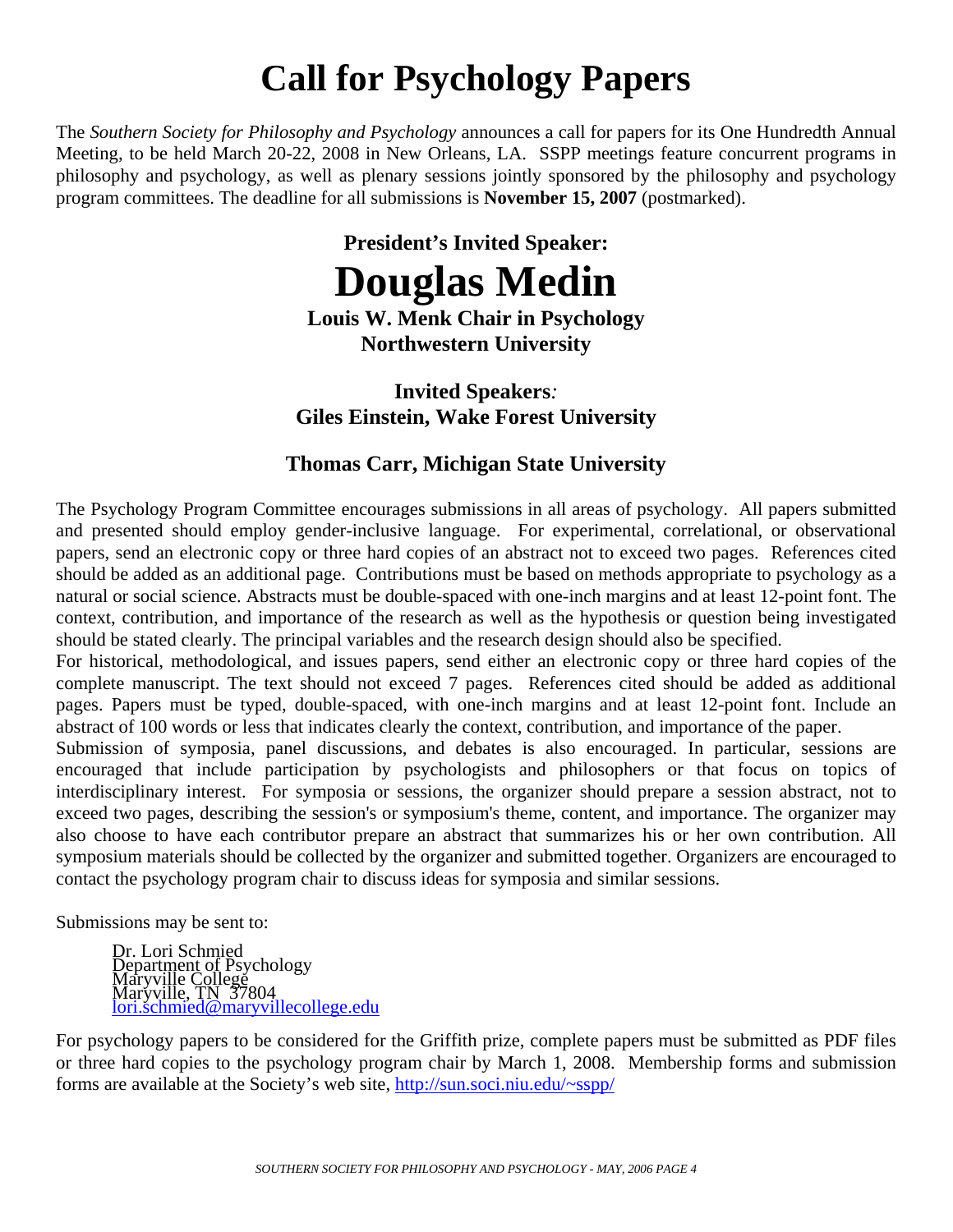# **SSPP Submission Form for the 2008 Meeting**

**New Orleans, Louisiana March 20-22, 2008**

Deadline for submissions: **November 15, 2007** (postmarked)

\_\_\_\_\_\_\_\_\_\_\_\_\_\_\_\_\_\_\_\_\_\_\_\_\_\_\_\_\_\_\_\_\_\_\_\_\_\_\_\_\_\_\_\_\_\_\_\_\_\_\_\_\_\_\_\_\_\_\_\_\_\_\_\_\_\_\_\_\_\_\_\_\_\_\_\_\_\_\_\_

#### **TITLE OF PAPER OR SYMPOSIUM:**\_\_\_\_\_\_\_\_\_\_\_\_\_\_\_\_\_\_\_\_\_\_\_\_\_\_\_\_\_\_\_\_\_\_\_\_\_\_\_\_\_\_\_\_\_\_\_

#### **AUTHOR(S) AND AFFILIATION:**

Yes \_\_\_\_\_\_\_

| 1st Author                                                                                                                           |                                                                                                                                                                                                          |
|--------------------------------------------------------------------------------------------------------------------------------------|----------------------------------------------------------------------------------------------------------------------------------------------------------------------------------------------------------|
| 2nd Author                                                                                                                           |                                                                                                                                                                                                          |
| 3rd Author<br><u> Alexandria de la construcción de la construcción de la construcción de la construcción de la construcción de l</u> |                                                                                                                                                                                                          |
| 4th Author                                                                                                                           |                                                                                                                                                                                                          |
| 5th Author                                                                                                                           |                                                                                                                                                                                                          |
| <b>NAME AND ADDRESS OF SUBMITTER:</b>                                                                                                |                                                                                                                                                                                                          |
|                                                                                                                                      |                                                                                                                                                                                                          |
|                                                                                                                                      |                                                                                                                                                                                                          |
|                                                                                                                                      | SSPP STATUS OF SUBMITTER: Full, Emeritus, or Honorary Life Member ______________                                                                                                                         |
|                                                                                                                                      | Associate Member ____ Applicant for Membership ____                                                                                                                                                      |
|                                                                                                                                      |                                                                                                                                                                                                          |
|                                                                                                                                      | General Area                                                                                                                                                                                             |
|                                                                                                                                      | ARE YOU ELIGIBLE AND SUBMITTING THIS PAPER FOR THE RICHARD M. GRIFFITH<br><b>MEMORIAL AWARD?</b> (Only papers by one author who has either received the Ph.D. within the last five years or is a current |
| submitted as PDF files or three hard copies to the program chair by March 1, 2008.)                                                  | Ph.D. candidate and who is an SSPP member or applicant for membership are eligible. In psychology, complete papers must be                                                                               |
| Yes ___________ Date or anticipated date of Ph.D. ______________________________                                                     |                                                                                                                                                                                                          |
|                                                                                                                                      | ARE YOU ELIGIBLE AND SUBMITTING THIS PAPER FOR A GRADUATE STUDENT TRAVEL                                                                                                                                 |
|                                                                                                                                      | <b>GRANT?</b> (All graduate students whose submission to the program conforms to the SSPP submission                                                                                                     |
|                                                                                                                                      | requirements relevant to their discipline are eligible, provided they are members or applicants for membership.                                                                                          |
|                                                                                                                                      | They may be either the sole or joint author of the paper or abstract they submit.)                                                                                                                       |

*Continued on Next Page* 

# **OVERHEAD PROJECTORS WILL BE PROVIDED. INDEPENDENT ARRANGEMENTS SHOULD**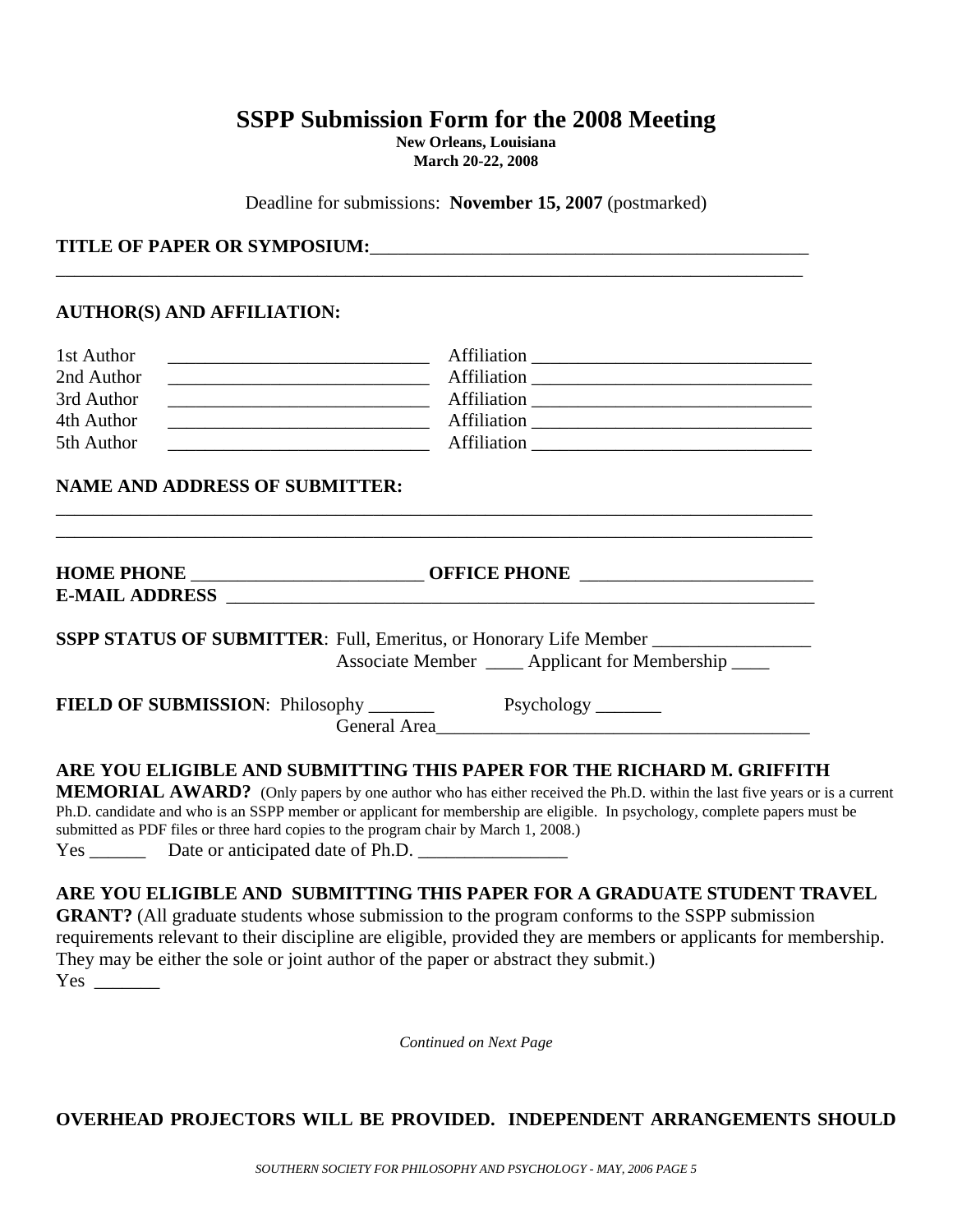#### **IF YOUR PAPER IS NOT SELECTED FOR AN ORAL PRESENTATION, WOULD YOU BE INTERESTED IN HAVING IT CONSIDERED FOR A POSTER SESSION?**

**YES \_\_\_\_\_\_ NO \_\_\_\_\_\_**

# **ARE YOU WILLING TO CHAIR or COMMENT AT THE 2008 MEETING?**

YES \_\_\_\_\_\_ NO\_\_\_\_\_\_

*This form, or a reproduction, must be submitted with each paper, together with an abstract and/or manuscript, according to the instructions in the Call for Papers. Check the above information very carefully as it will appear in the program exactly as you have written it.*